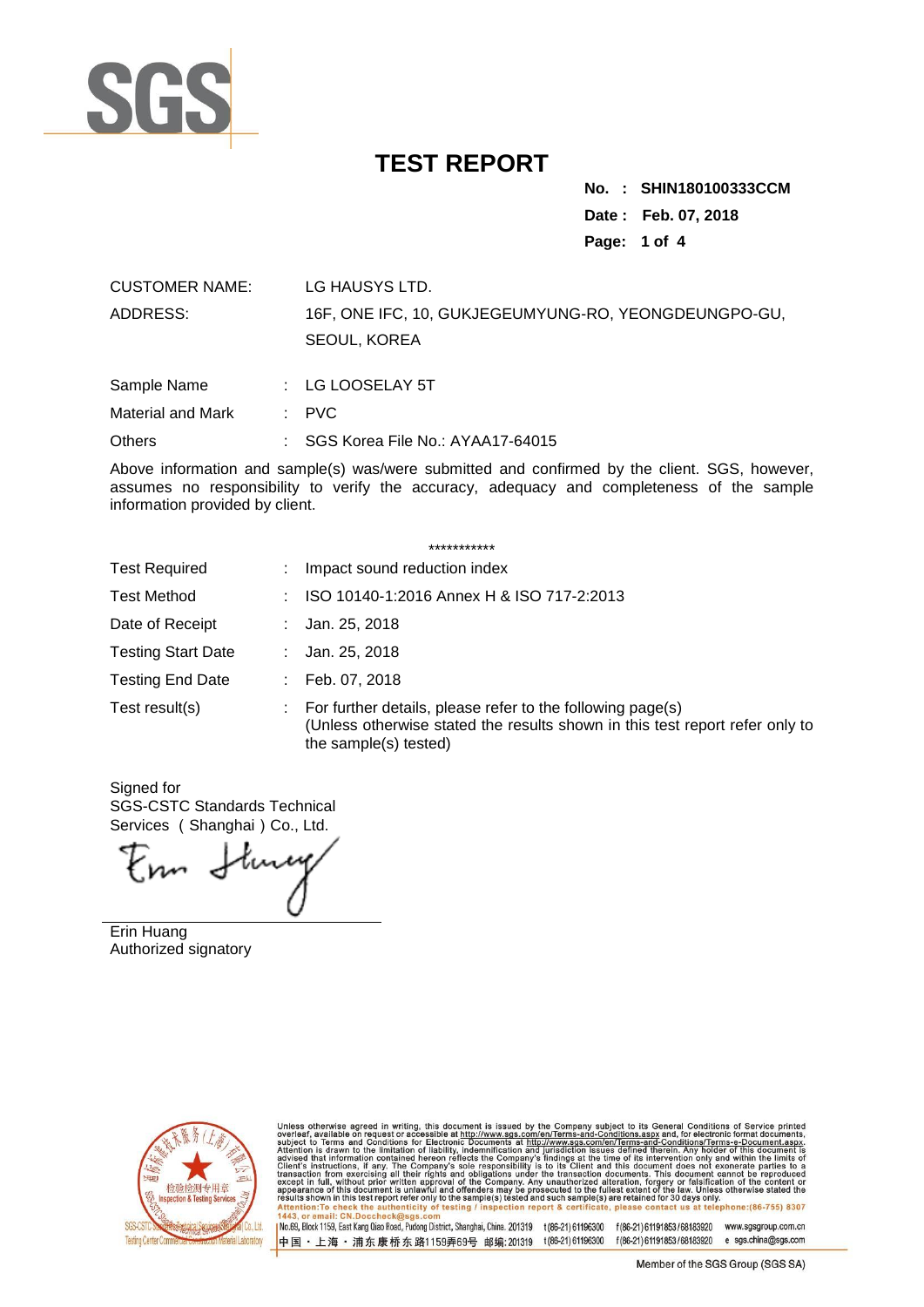

**No. : .SHIN180100333CCM Date : Feb. 07, 2018 Page: 2 of 4**

Test item: Impact sound reduction index

I. Test Method

ISO 10140-1:2016 Acoustics - Laboratory measurement of sound insulation of building elements - Part 1: Application rules for specific products Annex H

ISO 717-2:2013 Acoustics - Rating of sound insulation in buildings and of building elements - Part 2: Impact sound insulation

#### II. Sample Details

| Dimension       | 1124mmx229mmx4.5mm      |
|-----------------|-------------------------|
| Surface density | $7.6$ kg/m <sup>2</sup> |

#### III. Test condition

| Ambient temperature    | $16.8^{\circ}$ C                                                 | Relative humidity         | 20.4%             |  |
|------------------------|------------------------------------------------------------------|---------------------------|-------------------|--|
| The source room Volume | 125m <sup>3</sup>                                                | The receiving room Volume | 100 <sup>m3</sup> |  |
| Description of test    | Test area: $15m²$                                                |                           |                   |  |
| arrangement            | The test sample was laid on the 140mm thick prefabricated floor. |                           |                   |  |

#### II. Test result

Rating according to ISO 717-2:2013:

 $L_{n,w} = 67dB$ ,  $\triangle L_w = 11dB$ ,  $C_{1,r} = -10dB$ ,  $C_{1,\triangle} = 0dB$ 

Note:  $L_{n,w}$  is the weighted normalized impact sound pressure level,  $\triangle L_w$  is the weighted reduction impact sound pressure level, based on the test performed with an artificial source under laboratory conditions (engineering method) with the specified reference floor.

中国・上海・浦东康桥东路1159弄69号 邮编:201319 t(86-21)61196300

C<sub>I,r</sub> is the spectrum adaptation term for L<sub>n,w</sub>, C<sub>I, $\triangle$ </sub> is the spectrum adaptation term for  $\triangle$  L<sub>w</sub>



f(86-21) 61191853/68183920 e sgs.china@sgs.com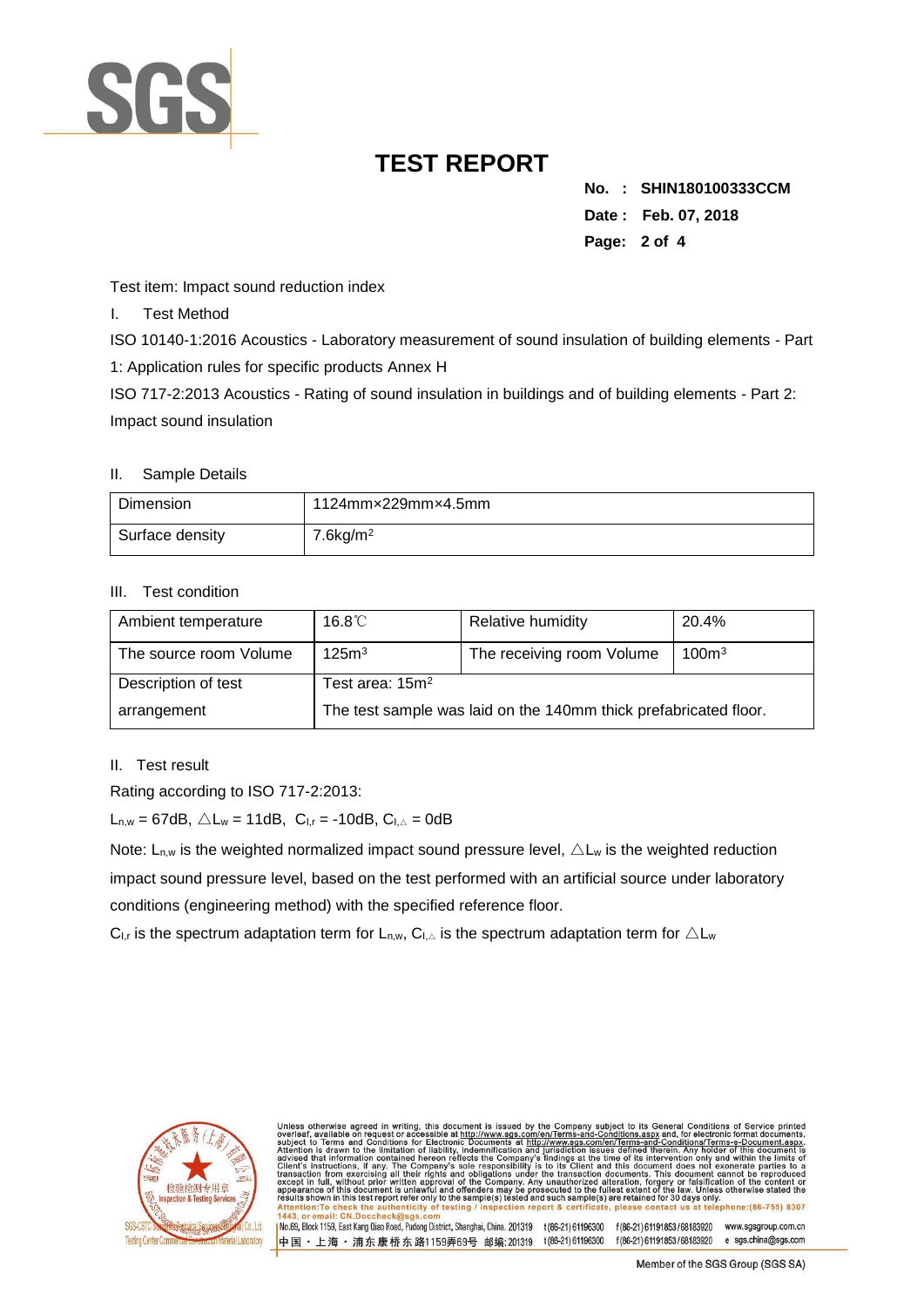

**No. : .SHIN180100333CCM**

**Date : Feb. 07, 2018**

**Page: 3 of 4**

| f    | $L_{n,r,o,w}$ | $L_{n,r,w}$ | AL               |
|------|---------------|-------------|------------------|
| Hz   | dВ            | dB          | dB               |
| 100  | 67.0          | 66.6        | 0.4              |
| 125  | 67.5          | 65.1        | 2.4              |
| 160  | 68.0          | 65.8        | 2.2              |
| 200  | 68.5          | 65.8        | 2.7              |
| 250  | 69.0          | 64.6        | 4.4              |
| 315  | 69.5          | 68.1        | 1.4              |
| 400  | 70.0          | 69.3        | $0.\overline{7}$ |
| 500  | 70.5          | 66.1        | 4.4              |
| 630  | 71.0          | 65.6        | 5.4              |
| 800  | 71.5          | 66.7        | 48               |
| 1000 | 72.0          | 65.5        | 6.5              |
| 1250 | 72.0          | 63.9        | 8.1              |
| 1600 | 72.0          | 62.6        | 9.4              |
| 2000 | 72.0          | 60.9        | 11.1             |
| 2500 | 72.0          | 57.7        | 14.3             |
| 3150 | 72.0          | 53.7        | 18.3             |
| 4000 | 72.0          | 49.7        | 22.3             |

Reduction of impact sound pressure level (dB)



Frequency (Hz)



Unless otherwise agreed in writing, this document is issued by the Company subject to its General Conditions of Service printed overleaf, available on request or accessible at http://www.sgs.com/en/Terms-and-Conditions.as

INc.69, Block 1159, East Kang Qiao Road, Pudong District, Shanghai, China. 201319 t(86-21)61196300 f(86-21)61191853/68183920 www.sgsgroup.com.cn 中国 · 上海 · 浦东康桥东路1159弄69号 邮编:201319 t(86-21)61196300 f(86-21)61191853/68183920 e sgs.china@sgs.com